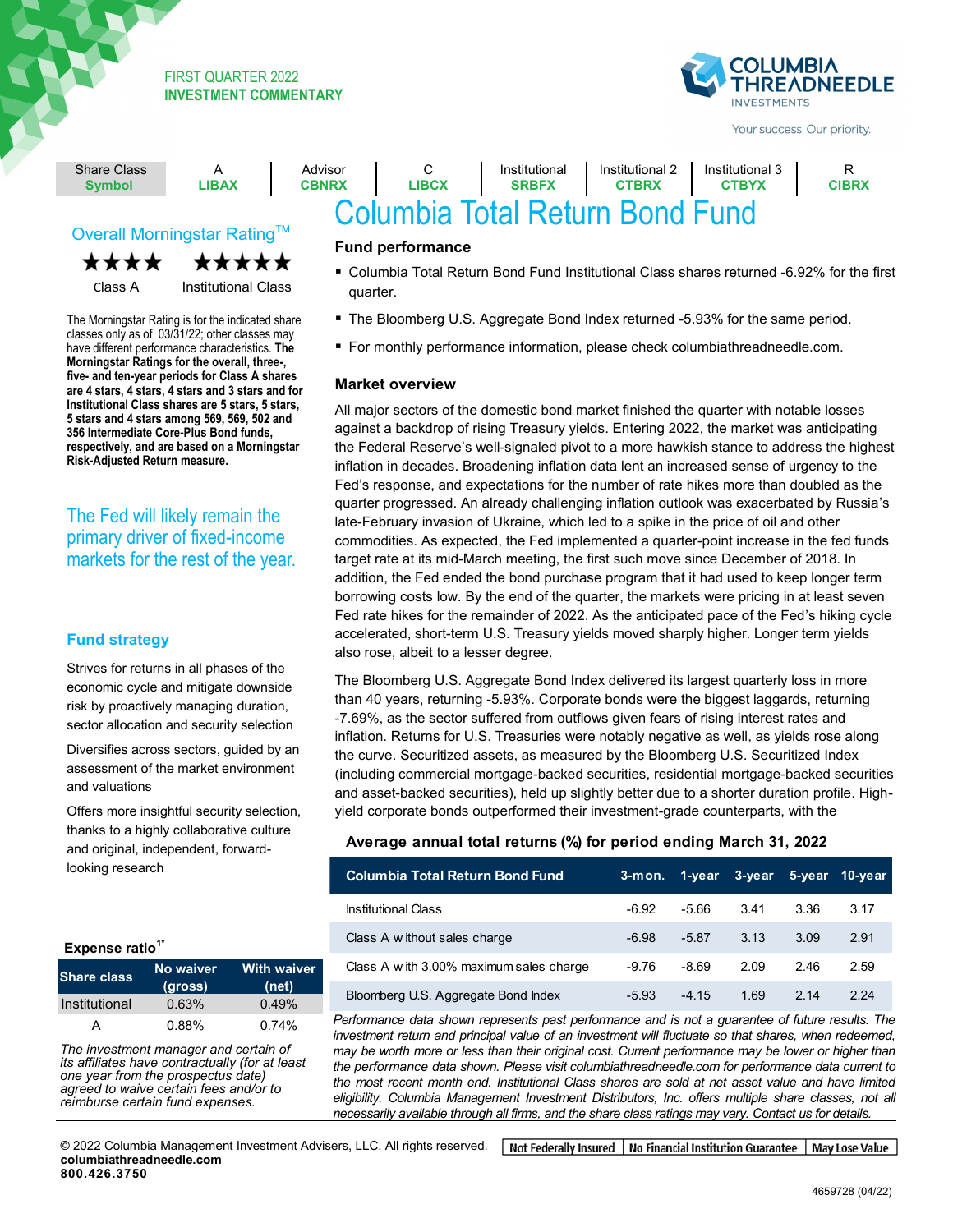

# **Credit Quality (%) as of March 31, 2022**

#### **Columbia Total Return Bond Fund**

| Treasury             | 7.0    |
|----------------------|--------|
| Agency               | 11.9   |
| AAA                  | 1.9    |
| AA                   | 3.4    |
| А                    | 11.1   |
| BBB                  | 24.9   |
| ВB                   | 18.7   |
| B                    | 8.5    |
| CCC                  | 1.6    |
| C                    | 0.1    |
| Cash and Equivalents | $-1.9$ |
| Non-rated            | 13.0   |

Third-party rating agencies provide bond ratings ranging from AAA (highest) to D (lowest). When three ratings are available from Moody's, S&P and Fitch, the middle rating is used. When two are available, the lower rating is used. If only one is available, that rating is used. If a security is Not Rated but has a rating by Kroll and/or DBRS, the same methodology is applied to those bonds that would otherwise be Not Rated. Bonds with no third-party rating are designated as Not Rated. Investments are primarily based on internal proprietary research and ratings assigned by our fixed income investment analysts. Therefore, securities designated as Not Rated do not necessarily indicate low credit quality, and for such securities the investment adviser evaluates the credit quality. Holdings of the portfolio other than bonds are categorized under Other. Credit ratings are subjective opinions of the credit rating agency and not statements of fact and may become stale or subject to change.

Due to rounding, percentages may not add up to 100.

.

Bloomberg U.S. Corporate High Yield Index posting a return of -4.84%. Similarly, creditsensitive bank loans, as measured by the Credit Suisse Leveraged Loan Index, managed to post an essentially flat return for the quarter thanks to the floating rate feature of the asset class.



# **Performance summary**

Columbia Total Return Bond Fund (Institutional shares) returned -6.92% during the quarter (after expenses), underperforming its benchmark, the Bloomberg U.S. Aggregate Index, by 99 basis points. (A basis point is 1/100 of a percent.) Contributors and detractors from performance include:

**Duration:** Duration and yield curve positioning detracted from relative results, as the fund held a longer-than-benchmark duration stance through much of the quarter.

**Sector allocation:** Out-of-index allocations detracted from relative performance, as most credit sectors underperformed duration-neutral U.S. Treasuries. This was partially offset by underweight allocations to agency mortgages and investment-grade corporate bonds.

**Security selection:** Security selection detracted from relative results and was concentrated in investment-grade corporates and foreign government agencies. Positive selection effects were generated from structured products.

#### **Outlook and positioning**

The superlatives write themselves, but the point remains the same: 2022 began with a fire sale in fixed-income markets. Treasury yields rocketed higher, as the Fed began its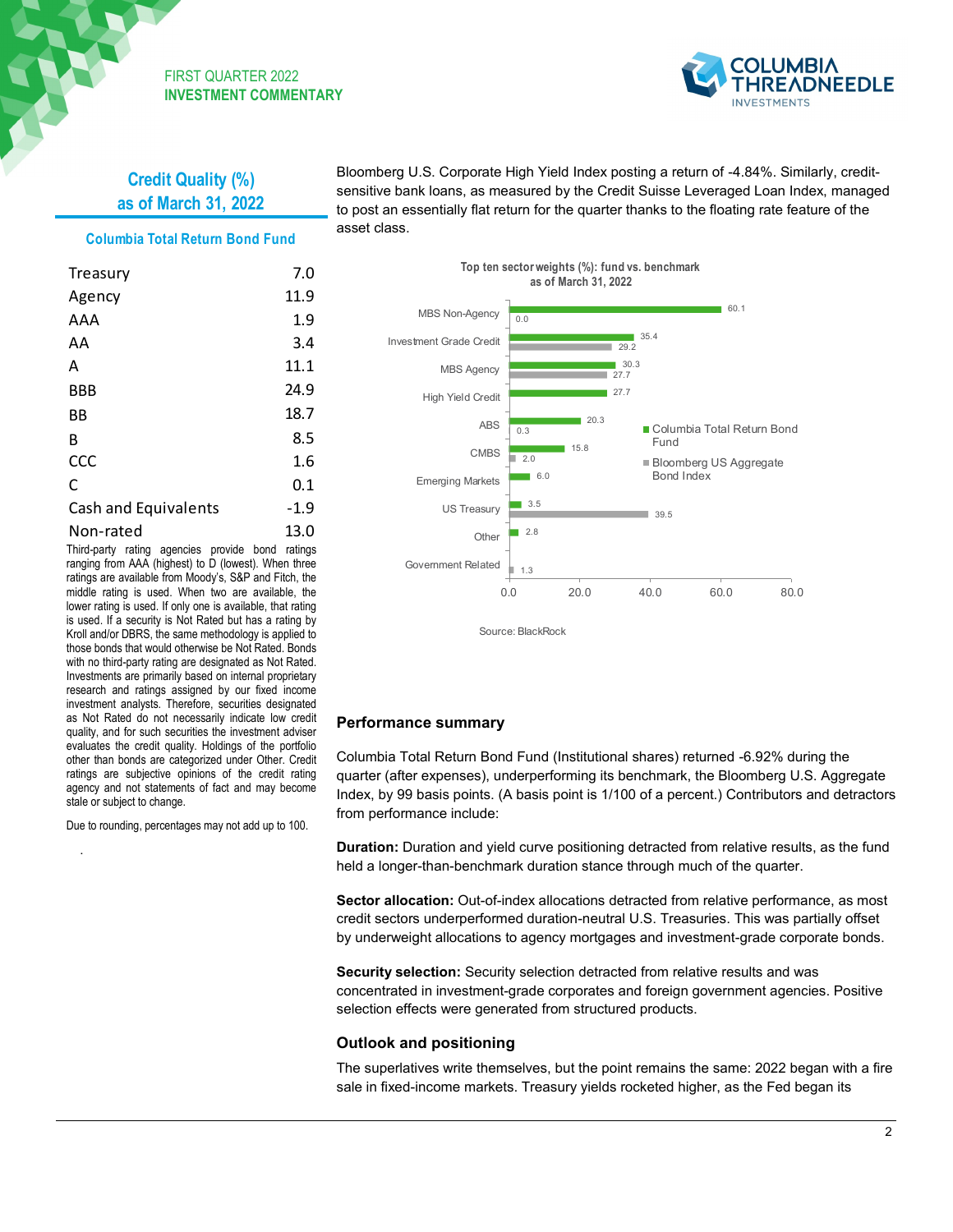

# **Columbia Total Return Bond Fund**

| Top holdings (% of net assets):<br>as of March 31, 2022 |      |
|---------------------------------------------------------|------|
| UMBS 30yr Tba(Reg A) 3.000<br>04/13/2052                | 240  |
| GNMA2 30yr TBA(Reg C)<br>2 500 04/21/2052               | 1.83 |
| PNMAC GMSR Issuer Trust 18-<br>GT2 3.107 08/25/2025     | 1.11 |
| UMBS 30yr Tba(Reg A) 2.000<br>04/13/2052                | 1.08 |
| UMBS 15yr Tba(Reg B) 3.000<br>04/18/2037                | 0.94 |
| UMBS 15yr Tba(Reg B) 2.500<br>04/18/2037                | 0.78 |
| Volt 2.734 12/26/2051                                   | 0 76 |
| PNMAC GMSR Issuer Trust_18-<br>GT1 3.307 02/25/2023     | 0.75 |
| Wells Fargo 2.572 02/11/2031                            | 0 70 |
| UMBS $30yr$ Tba(Reg A) 2.500<br>04/13/2052              | 0.69 |

Top holdings exclude short-term holdings and cash, if applicable. Fund holdings are as of the date given, are subject to change at any time, and are not recommendations to buy or sell any security. Current and future bond holdings are subject to risk.

# **Commentaries available via email**

Stay informed about your investments by subscribing to receive commentaries and other fund updates by email. Simply register with our subscription center and choose the publications you'd like to receive. We'll take care of the rest.



 **Subscribe**

fastest rate hiking cycle in a generation. Almost no corner of the bond market was spared, spread products included, regardless of the quality of the issuers. After such a tumultuous start of the year, yields look much more attractive to compensate for the risk of further repricing of Fed expectations and normalization of credit valuations.

The Fed will likely remain the primary driver of fixed-income markets for the rest of the year. So far, the Fed has made two things clear: its sole focus appears to be reacting to inflation, and tightening financial conditions is the main way it believes it can do that. This means the committee won't feel like it has tightened policy enough until the private sector pulls back spending. But given how strong corporate and household balance sheets are, the Fed will likely be forced into an aggressive approach. If the Fed is to be successful in its quest, it will have to thread the needle very carefully to avoid teetering from "fast enough" to "too much." The risk of the latter is elevated by the waning global fiscal and credit growth impulse as well as the more long lasting supply challenges emanating from Russia's invasion of Ukraine.

None of this is to forecast doom, but it does shift the probabilities of how the world looks at the end of 2022. Perhaps chances of a recession have risen from 5% to 15% for example. While still not a likely outcome, when combined with relatively safe-haven Treasury yields more than 100bps higher than they began the year, interest rate risk suddenly starts to look more attractive. There is certainly a lot of Fed action already in the price — more than 225 basis points of tightening plus balance sheet reduction through year end. Relative value will continue to be a differentiator, and there is a higher hurdle for adding risk to the portfolio. Outside of duration risk, some pockets of credit risk still have decent outlooks. Investment-grade corporates carry a lot of price risk, but the spread widening in the first quarter builds in a more realistic buffer against that. In this environment of heightened uncertainty, we continue to be guided by a research-driven approach to finding value.